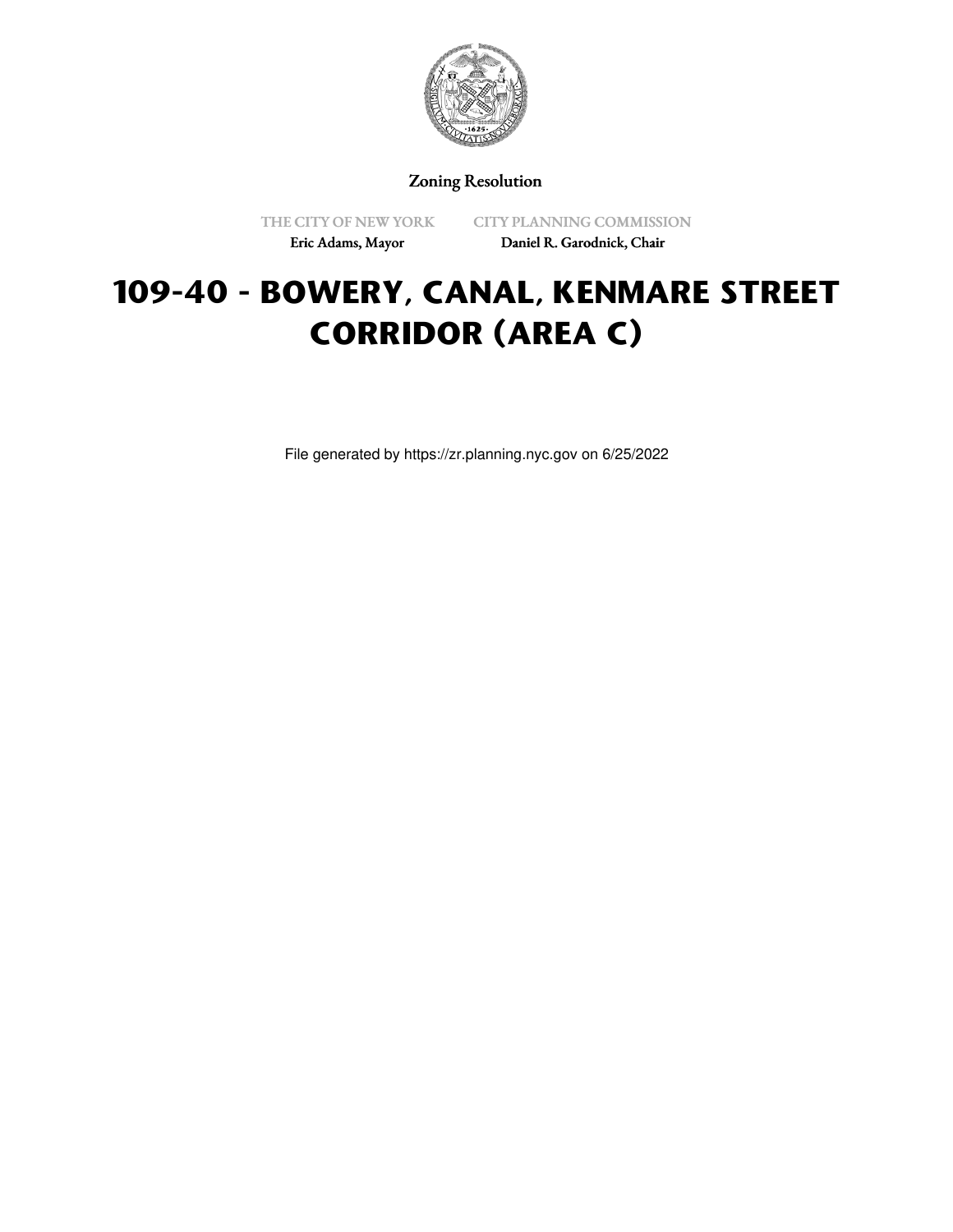#### **109-40 - BOWERY, CANAL, KENMARE STREET CORRIDOR (AREA C)**

LAST AMENDED 2/2/2011

The provisions of this Section are applicable within Area C, as shown on the District Plan in Appendix A of this Chapter.

#### **109-41 - Bulk Regulations**

LAST AMENDED 2/3/1977

## **109-411 - Height and setback regulations**

LAST AMENDED 2/2/2011

The maximum height of any #building or other structure# shall not exceed 85 feet or eight #stories# above #curb level#, whichever is less, unless authorized by the City Planning Commission pursuant to Section 109-514. The front #building# wall shall extend along the full length of the #front lot line# not occupied by existing #buildings# to remain and shall rise without setback.

#### **109-412 - Lot coverage regulations**

LAST AMENDED 2/2/2011

Within Area C, the maximum #lot coverage# for any #zoning lot# shall be:

|                    | Above Ground Floor (in<br>percent) | At Ground Floor<br>Only (in percent) |
|--------------------|------------------------------------|--------------------------------------|
| #Residential Use#  | 60                                 | 60                                   |
| #Commercial# #Use# | 70                                 | 100                                  |

## **109-42 - Open Recreation Space and Landscaping Requirements**

LAST AMENDED 2/2/2011

All #buildings# #developed# after February 3, 1977, that contain #residences# shall provide a minimum of 20 percent of the #lot area# of the #zoning lot# as usable landscaped #open recreation space# in conformance with the requirements of Section 109- 142 (Landscaping regulations).

## **109-43 - Additional Requirements**